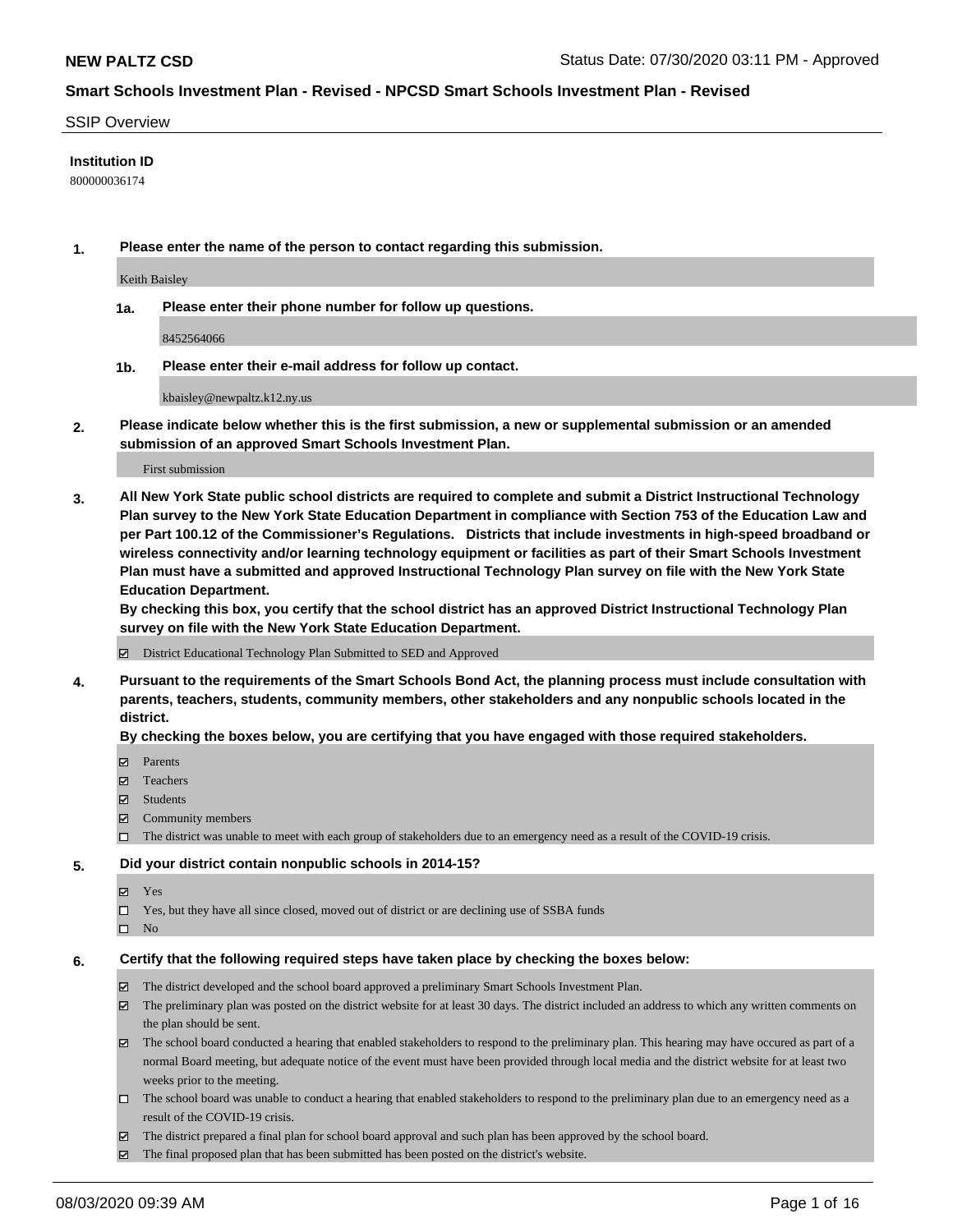SSIP Overview

**6a. Please upload the proposed Smart Schools Investment Plan (SSIP) that was posted on the district's website, along with any supporting materials. Note that this should be different than your recently submitted Educational Technology Survey. The Final SSIP, as approved by the School Board, should also be posted on the website and remain there during the course of the projects contained therein.**

NPCSD\_Smart\_Schools\_Presentation.pdf NPCSD\_Smart\_Schools\_Plan.pdf SSBA\_-\_Loan\_of\_Devices\_-\_Non-public\_schools.pdf

**6b. Enter the webpage address where the final Smart Schools Investment Plan is posted. The Plan should remain posted for the life of the included projects.**

https://www.newpaltz.k12.ny.us/Page/12040

**7. Please enter an estimate of the total number of students and staff that will benefit from this Smart Schools Investment Plan based on the cumulative projects submitted to date.**

2,800

**8. An LEA/School District may partner with one or more other LEA/School Districts to form a consortium to pool Smart Schools Bond Act funds for a project that meets all other Smart School Bond Act requirements. Each school district participating in the consortium will need to file an approved Smart Schools Investment Plan for the project and submit a signed Memorandum of Understanding that sets forth the details of the consortium including the roles of each respective district.**

 $\Box$  The district plans to participate in a consortium to partner with other school district(s) to implement a Smart Schools project.

**9. Please enter the name and 6-digit SED Code for each LEA/School District participating in the Consortium.**

| <b>Partner LEA/District</b> | <b>ISED BEDS Code</b> |
|-----------------------------|-----------------------|
| (No Response)               | (No Response)         |

**10. Please upload a signed Memorandum of Understanding with all of the participating Consortium partners.**

(No Response)

**11. Your district's Smart Schools Bond Act Allocation is:**

\$1,325,448

**12. Final 2014-15 BEDS Enrollment to calculate Nonpublic Sharing Requirement**

|            | l Public Enrollment | Nonpublic Enrollment | 'Total Enrollment | <b>INonpublic Percentage</b> |
|------------|---------------------|----------------------|-------------------|------------------------------|
| Enrollment | 2.256               | 140                  | 2.396.00          | 5.84                         |

**13. This table compares each category budget total, as entered in that category's page, to the total expenditures listed in the category's expenditure table. Any discrepancies between the two must be resolved before submission.**

|                                          | Sub-Allocations | <b>Expenditure Totals</b> | <b>Difference</b> |
|------------------------------------------|-----------------|---------------------------|-------------------|
| <b>School Connectivity</b>               | 0.00            | 0.00                      | 0.00              |
| Connectivity Projects for<br>Communities | 0.00            | 0.00                      | 0.00              |
| Classroom Technology                     | 922,000.00      | 922,000.00                | 0.00              |
| Pre-Kindergarten Classrooms              | 0.00            | 0.00                      | 0.00              |
| Replace Transportable<br>Classrooms      | 0.00            | 0.00                      | 0.00              |
| <b>High-Tech Security Features</b>       | 0.00            | 0.00                      | 0.00              |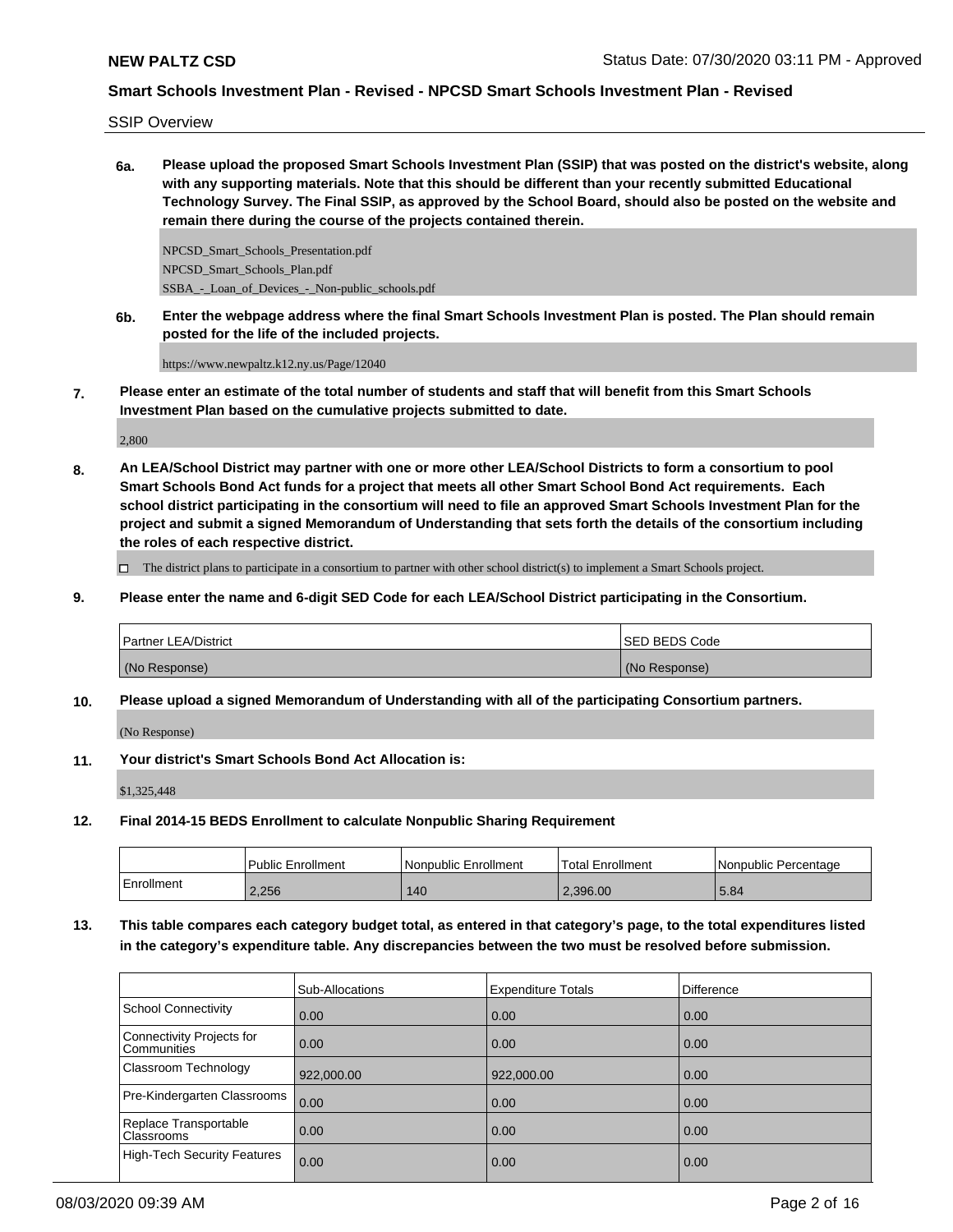SSIP Overview

|                | Sub-Allocations | l Expenditure Totals | Difference |
|----------------|-----------------|----------------------|------------|
| Nonpublic Loan | 35,000.00       | 35,000.00            | 0.00       |
| Totals:        | 957,000         | 957,000              | -C         |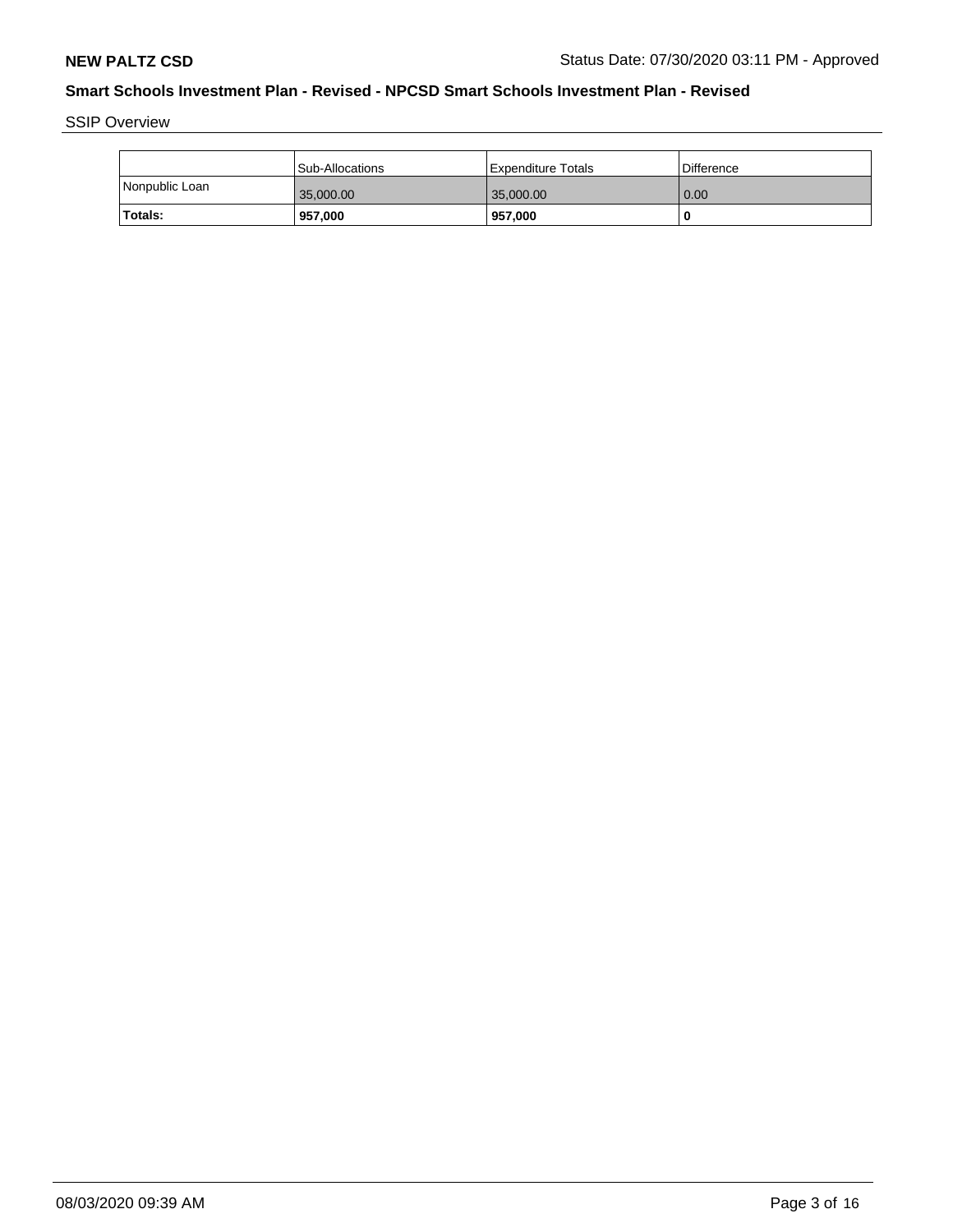School Connectivity

- **1. In order for students and faculty to receive the maximum benefit from the technology made available under the Smart Schools Bond Act, their school buildings must possess sufficient connectivity infrastructure to ensure that devices can be used during the school day. Smart Schools Investment Plans must demonstrate that:**
	- **• sufficient infrastructure that meets the Federal Communications Commission's 100 Mbps per 1,000 students standard currently exists in the buildings where new devices will be deployed, or**
	- **• is a planned use of a portion of Smart Schools Bond Act funds, or**
	- **• is under development through another funding source.**

**Smart Schools Bond Act funds used for technology infrastructure or classroom technology investments must increase the number of school buildings that meet or exceed the minimum speed standard of 100 Mbps per 1,000 students and staff within 12 months. This standard may be met on either a contracted 24/7 firm service or a "burstable" capability. If the standard is met under the burstable criteria, it must be:**

**1. Specifically codified in a service contract with a provider, and**

**2. Guaranteed to be available to all students and devices as needed, particularly during periods of high demand, such as computer-based testing (CBT) periods.**

**Please describe how your district already meets or is planning to meet this standard within 12 months of plan submission.**

(No Response)

**1a. If a district believes that it will be impossible to meet this standard within 12 months, it may apply for a waiver of this requirement, as described on the Smart Schools website. The waiver must be filed and approved by SED prior to submitting this survey.**

 $\Box$  By checking this box, you are certifying that the school district has an approved waiver of this requirement on file with the New York State Education Department.

**2. Connectivity Speed Calculator (Required). If the district currently meets the required speed, enter "Currently Met" in the last box: Expected Date When Required Speed Will be Met.**

|                  | l Number of     | Required Speed | Current Speed in | Expected Speed | Expected Date                        |
|------------------|-----------------|----------------|------------------|----------------|--------------------------------------|
|                  | <b>Students</b> | In Mbps        | <b>Mbps</b>      | to be Attained | When Required                        |
|                  |                 |                |                  |                | Within 12 Months 1Speed Will be Met1 |
| Calculated Speed | (No Response)   | 0.00           | (No Response)    | (No Response)  | l (No Response)                      |

**3. Describe how you intend to use Smart Schools Bond Act funds for high-speed broadband and/or wireless connectivity projects in school buildings.**

(No Response)

**4. Describe the linkage between the district's District Instructional Technology Plan and how the proposed projects will improve teaching and learning. (There should be a link between your response to this question and your responses to Question 1 in Section IV - NYSED Initiatives Alignment: "Explain how the district use of instructional technology will serve as a part of a comprehensive and sustained effort to support rigorous academic standards attainment and performance improvement for students."** 

**Your answer should also align with your answers to the questions in Section II - Strategic Technology Planning and the associated Action Steps in Section III - Action Plan.)**

(No Response)

**5. If the district wishes to have students and staff access the Internet from wireless devices within the school building, or in close proximity to it, it must first ensure that it has a robust Wi-Fi network in place that has sufficient bandwidth to meet user demand.**

**Please describe how you have quantified this demand and how you plan to meet this demand.**

(No Response)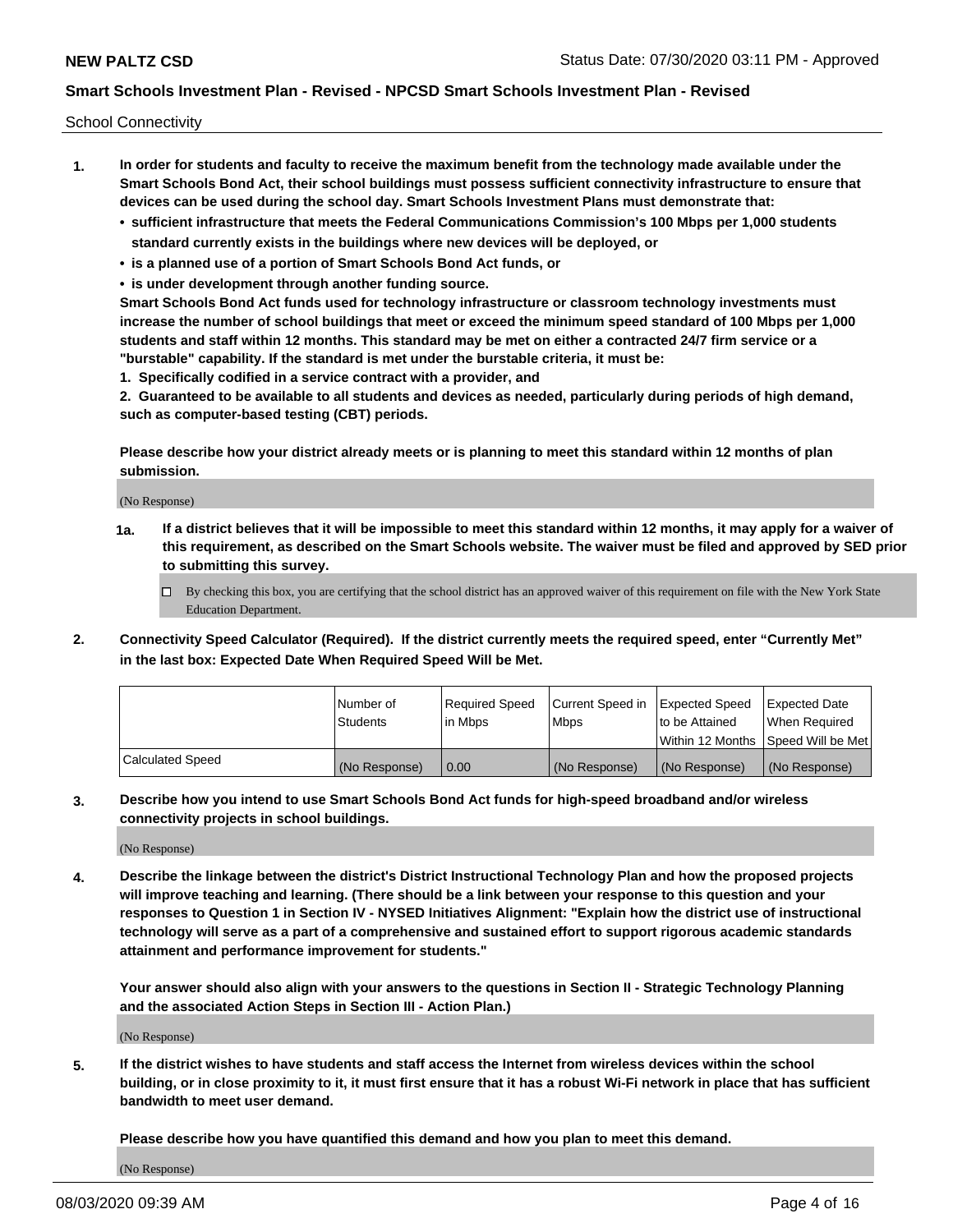School Connectivity

**6. Smart Schools plans with any expenditures in the School Connectivity category require a project number from the Office of Facilities Planning. Districts must submit an SSBA LOI and receive project numbers prior to submitting the SSIP. As indicated on the LOI, some projects may be eligible for a streamlined review and will not require a building permit.**

**Please indicate on a separate row each project number given to you by the Office of Facilities Planning.**

| Project Number |  |
|----------------|--|
| (No Response)  |  |

**7. Certain high-tech security and connectivity infrastructure projects may be eligible for an expedited review process as determined by the Office of Facilities Planning.**

### **Was your project deemed eligible for streamlined review?**

(No Response)

### **8. Include the name and license number of the architect or engineer of record.**

| Name          | License Number |
|---------------|----------------|
| (No Response) | (No Response)  |

### **9. Public Expenditures – Loanable (Counts toward the nonpublic loan calculation)**

| Select the allowable expenditure type.<br>Repeat to add another item under each type. | <b>PUBLIC</b> Items to be<br>l Purchased | Quantity         | l Cost Per Item  | <b>Total Cost</b> |
|---------------------------------------------------------------------------------------|------------------------------------------|------------------|------------------|-------------------|
| (No Response)                                                                         | (No Response)                            | (No<br>Response) | (No<br>Response) | 0.00              |
|                                                                                       |                                          | 0                | 0.00             |                   |

# **10. Public Expenditures – Non-Loanable (Does not count toward nonpublic loan calculation)**

| Select the allowable expenditure<br>type.<br>Repeat to add another item under<br>each type. | <b>PUBLIC</b> Items to be purchased | Quantity      | Cost per Item | <b>Total Cost</b> |
|---------------------------------------------------------------------------------------------|-------------------------------------|---------------|---------------|-------------------|
| (No Response)                                                                               | (No Response)                       | (No Response) | (No Response) | 0.00              |
|                                                                                             |                                     |               | 0.00          |                   |

#### **11. Final 2014-15 BEDS Enrollment to calculate Nonpublic Sharing Requirement (no changes allowed.)**

|            | Public Enrollment | Nonpublic Enrollment | 'Total Enrollment | l Nonpublic Percentage |
|------------|-------------------|----------------------|-------------------|------------------------|
| Enrollment | 2,256             | 140                  | 2.396.00          | 5.84                   |

### **12. Total Public Budget - Loanable (Counts toward the nonpublic loan calculation)**

|                                                      | Public Allocations | <b>Estimated Nonpublic Loan</b><br>Amount | Estimated Total Sub-Allocations |
|------------------------------------------------------|--------------------|-------------------------------------------|---------------------------------|
| Network/Access Costs                                 | (No Response)      | 0.00                                      | 0.00                            |
| School Internal Connections and<br><b>Components</b> | (No Response)      | 0.00                                      | 0.00                            |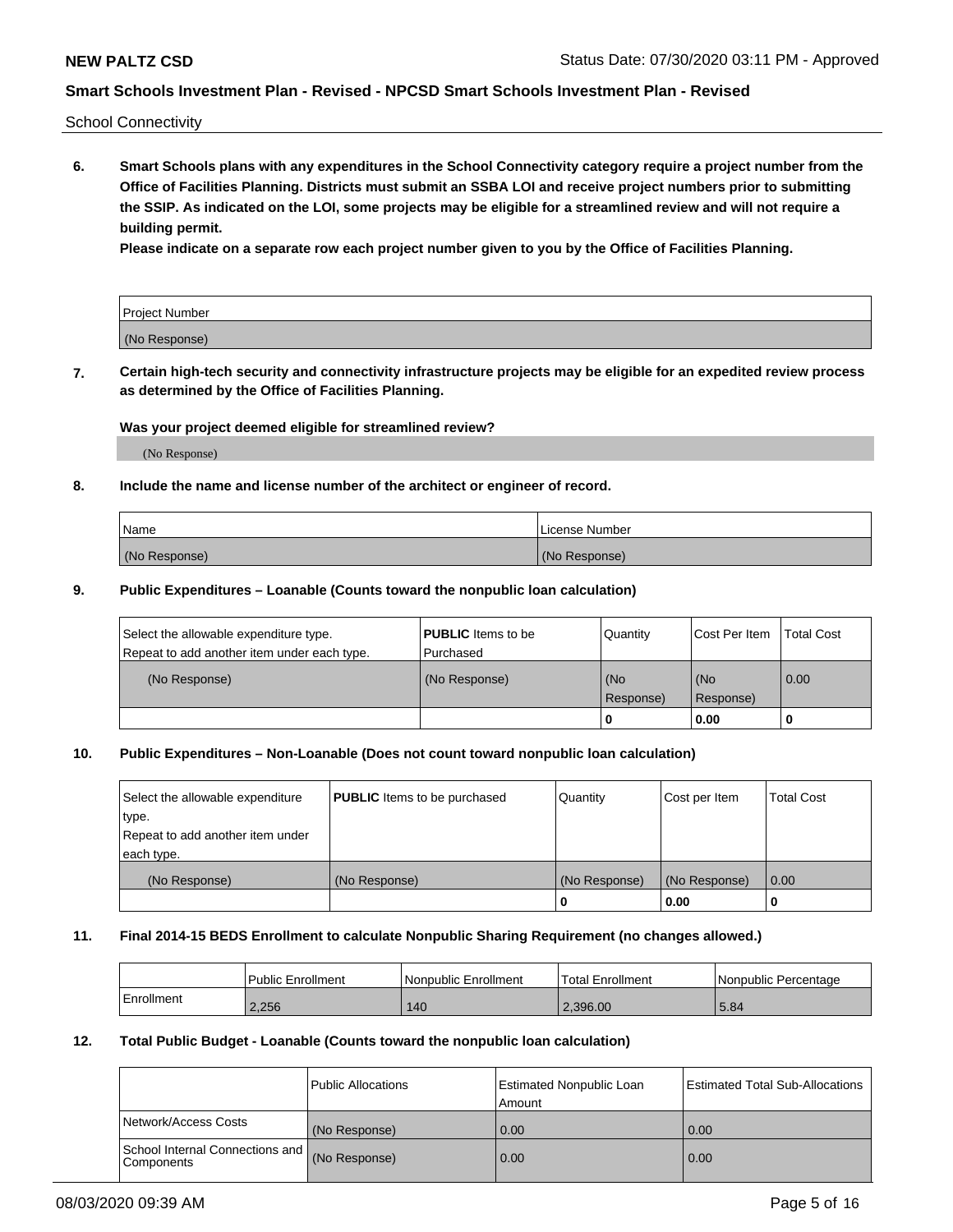School Connectivity

|         | Public Allocations | <b>Estimated Nonpublic Loan</b><br>l Amount | <b>Estimated Total Sub-Allocations</b> |
|---------|--------------------|---------------------------------------------|----------------------------------------|
| l Other | (No Response)      | 0.00                                        | 0.00                                   |
| Totals: | 0.00               | 0                                           |                                        |

# **13. Total Public Budget – Non-Loanable (Does not count toward the nonpublic loan calculation)**

|                                                   | Sub-<br>Allocation |
|---------------------------------------------------|--------------------|
|                                                   |                    |
| Network/Access Costs                              | (No Response)      |
| <b>Outside Plant Costs</b>                        | (No Response)      |
| <b>School Internal Connections and Components</b> | (No Response)      |
| Professional Services                             | (No Response)      |
| Testing                                           | (No Response)      |
| <b>Other Upfront Costs</b>                        | (No Response)      |
| <b>Other Costs</b>                                | (No Response)      |
| <b>Totals:</b>                                    | 0.00               |

# **14. School Connectivity Totals**

|                          | Total Sub-Allocations |
|--------------------------|-----------------------|
| Total Loanable Items     | 0.00                  |
| Total Non-Ioanable Items | 0.00                  |
| Totals:                  | 0                     |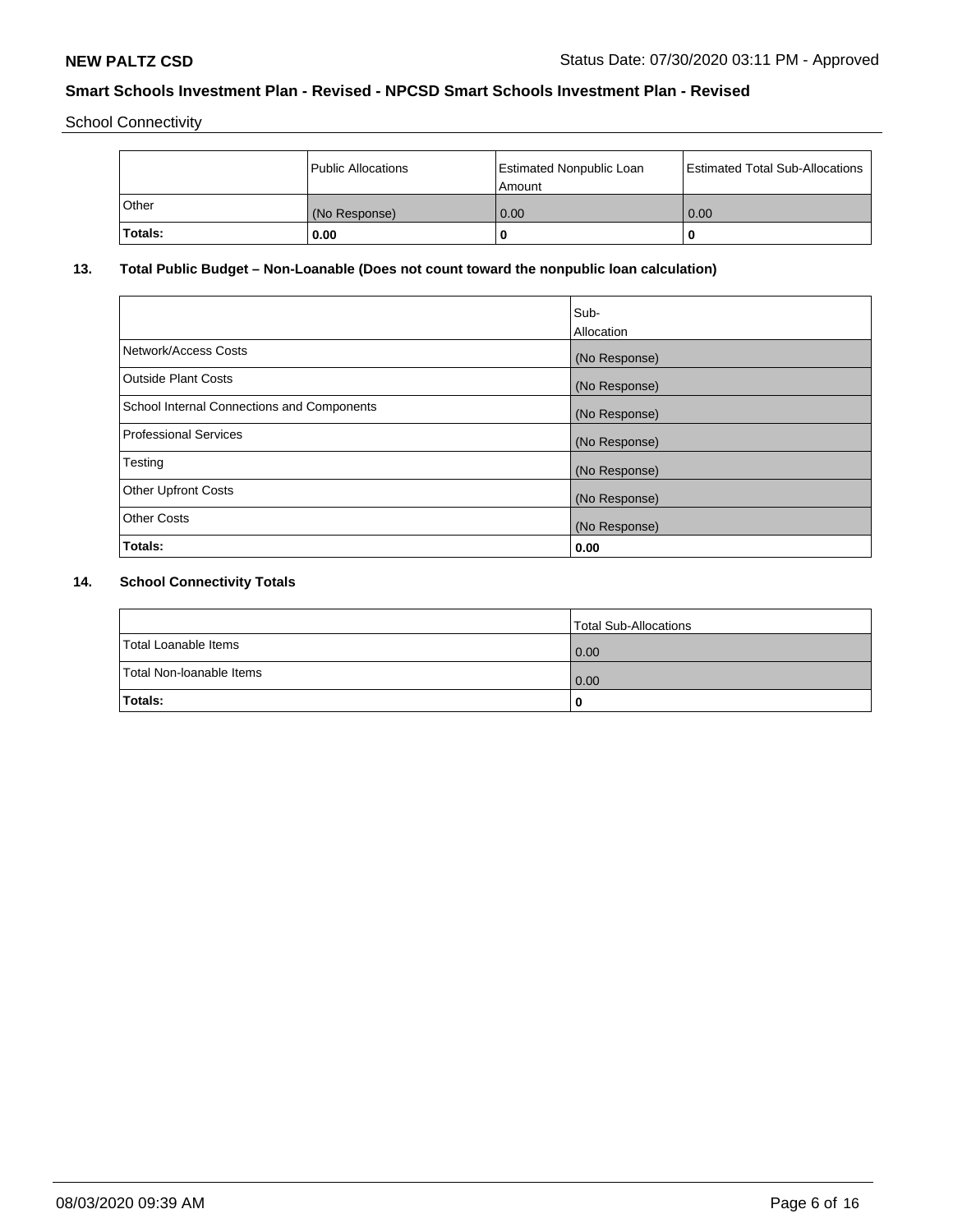Community Connectivity (Broadband and Wireless)

**1. Describe how you intend to use Smart Schools Bond Act funds for high-speed broadband and/or wireless connectivity projects in the community.**

(No Response)

**2. Please describe how the proposed project(s) will promote student achievement and increase student and/or staff access to the Internet in a manner that enhances student learning and/or instruction outside of the school day and/or school building.**

(No Response)

**3. Community connectivity projects must comply with all the necessary local building codes and regulations (building and related permits are not required prior to plan submission).**

 $\Box$  I certify that we will comply with all the necessary local building codes and regulations.

**4. Please describe the physical location of the proposed investment.**

(No Response)

**5. Please provide the initial list of partners participating in the Community Connectivity Broadband Project, along with their Federal Tax Identification (Employer Identification) number.**

| <b>Project Partners</b> | l Federal ID # |
|-------------------------|----------------|
| (No Response)           | (No Response)  |

**6. Please detail the type, quantity, per unit cost and total cost of the eligible items under each sub-category.**

| Select the allowable expenditure | Item to be purchased | Quantity      | Cost per Item | <b>Total Cost</b> |
|----------------------------------|----------------------|---------------|---------------|-------------------|
| type.                            |                      |               |               |                   |
| Repeat to add another item under |                      |               |               |                   |
| each type.                       |                      |               |               |                   |
| (No Response)                    | (No Response)        | (No Response) | (No Response) | 0.00              |
|                                  |                      | o             | 0.00          |                   |

**7. If you are submitting an allocation for Community Connectivity, complete this table.**

**Note that the calculated Total at the bottom of the table must equal the Total allocation for this category that you entered in the SSIP Overview overall budget.**

|                                    | Sub-Allocation |
|------------------------------------|----------------|
| Network/Access Costs               | (No Response)  |
| Outside Plant Costs                | (No Response)  |
| <b>Tower Costs</b>                 | (No Response)  |
| <b>Customer Premises Equipment</b> | (No Response)  |
| <b>Professional Services</b>       | (No Response)  |
| Testing                            | (No Response)  |
| <b>Other Upfront Costs</b>         | (No Response)  |
| <b>Other Costs</b>                 | (No Response)  |
| Totals:                            | 0.00           |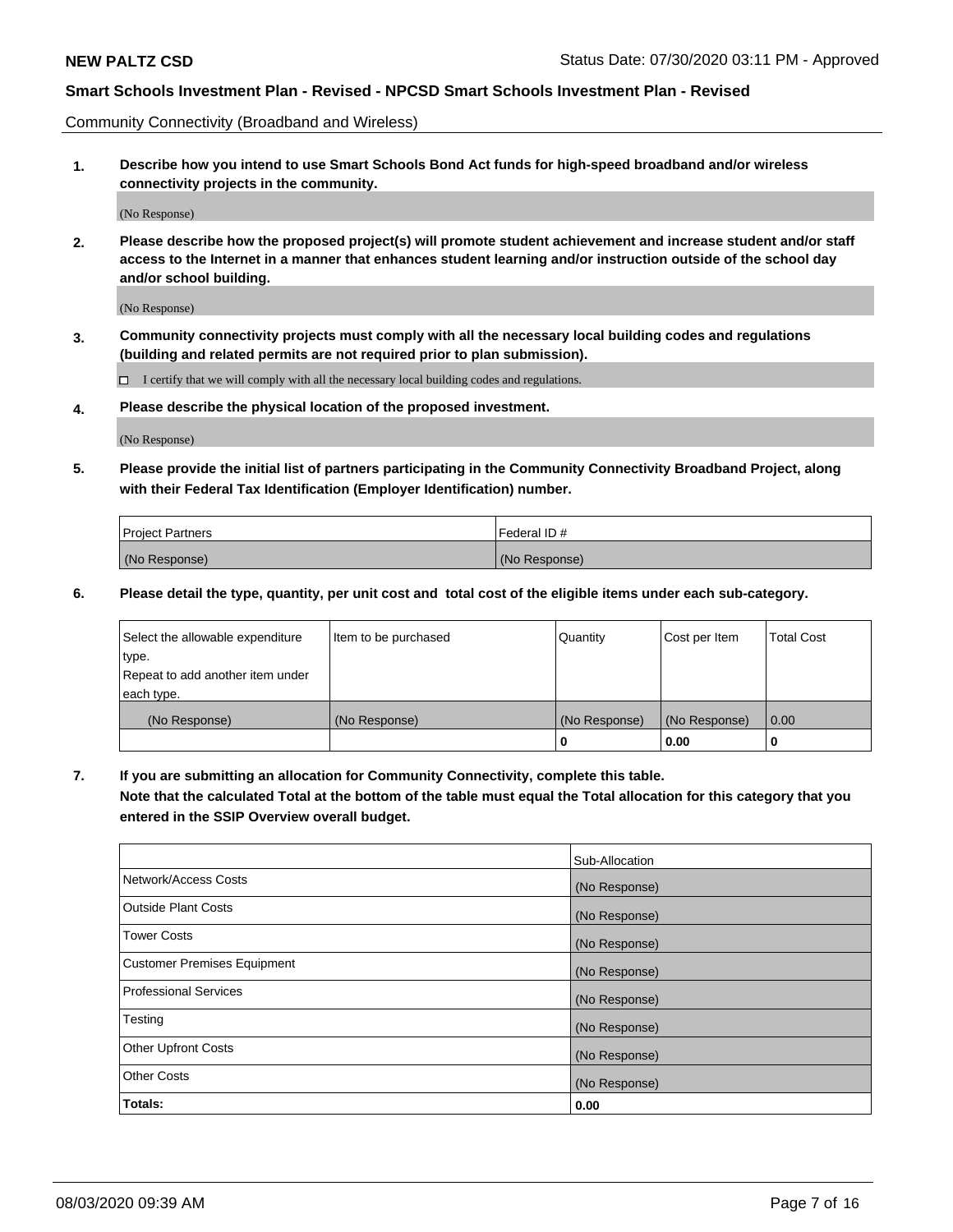### Classroom Learning Technology

**1. In order for students and faculty to receive the maximum benefit from the technology made available under the Smart Schools Bond Act, their school buildings must possess sufficient connectivity infrastructure to ensure that devices can be used during the school day. Smart Schools Investment Plans must demonstrate that sufficient infrastructure that meets the Federal Communications Commission's 100 Mbps per 1,000 students standard currently exists in the buildings where new devices will be deployed, or is a planned use of a portion of Smart Schools Bond Act funds, or is under development through another funding source. Smart Schools Bond Act funds used for technology infrastructure or classroom technology investments must increase the number of school buildings that meet or exceed the minimum speed standard of 100 Mbps per 1,000 students and staff within 12 months. This standard may be met on either a contracted 24/7 firm service or a "burstable" capability. If the standard is met under the burstable criteria, it must be:**

**1. Specifically codified in a service contract with a provider, and**

**2. Guaranteed to be available to all students and devices as needed, particularly during periods of high demand, such as computer-based testing (CBT) periods.**

**Please describe how your district already meets or is planning to meet this standard within 12 months of plan submission.**

New Paltz CSD exceeds the 100 Mbps per 1,000 students standard. We have the capacity and wireless infrastructure in place to continue to increase speeds by purchasing additional bandwidth from BOCES, as necessary.

- **1a. If a district believes that it will be impossible to meet this standard within 12 months, it may apply for a waiver of this requirement, as described on the Smart Schools website. The waiver must be filed and approved by SED prior to submitting this survey.**
	- By checking this box, you are certifying that the school district has an approved waiver of this requirement on file with the New York State Education Department.
- **2. Connectivity Speed Calculator (Required). If the district currently meets the required speed, enter "Currently Met" in the last box: Expected Date When Required Speed Will be Met.**

|                  | l Number of<br><b>Students</b> | Required Speed<br>l in Mbps | Current Speed in<br>l Mbps | <b>Expected Speed</b><br>to be Attained | <b>Expected Date</b><br>When Required<br> Within 12 Months  Speed Will be Met |
|------------------|--------------------------------|-----------------------------|----------------------------|-----------------------------------------|-------------------------------------------------------------------------------|
| Calculated Speed | 2.169                          | 216.90                      | 240                        | 240                                     | <b>Currently Met</b>                                                          |

**3. If the district wishes to have students and staff access the Internet from wireless devices within the school building, or in close proximity to it, it must first ensure that it has a robust Wi-Fi network in place that has sufficient bandwidth to meet user demand.**

**Please describe how you have quantified this demand and how you plan to meet this demand.**

The District is in the final year of a Capital Project improvement plan. Part of this plan included replacing old network infrastructure equipment and installing new wireless access points throughout our district. We now have access points in our classrooms and shared spaces and the infrastructure capable to support a 1:1 initiative program. As our needs change, we will plan to purchase more bandwidth from BOCES to accommodate those needs. The access points we have installed support 802.11ac which is capable of over 1 GB speeds, if necessary.

**4. All New York State public school districts are required to complete and submit an Instructional Technology Plan survey to the New York State Education Department in compliance with Section 753 of the Education Law and per Part 100.12 of the Commissioner's Regulations.**

**Districts that include educational technology purchases as part of their Smart Schools Investment Plan must have a submitted and approved Instructional Technology Plan survey on file with the New York State Education Department.**

By checking this box, you are certifying that the school district has an approved Instructional Technology Plan survey on file with the New York State Education Department.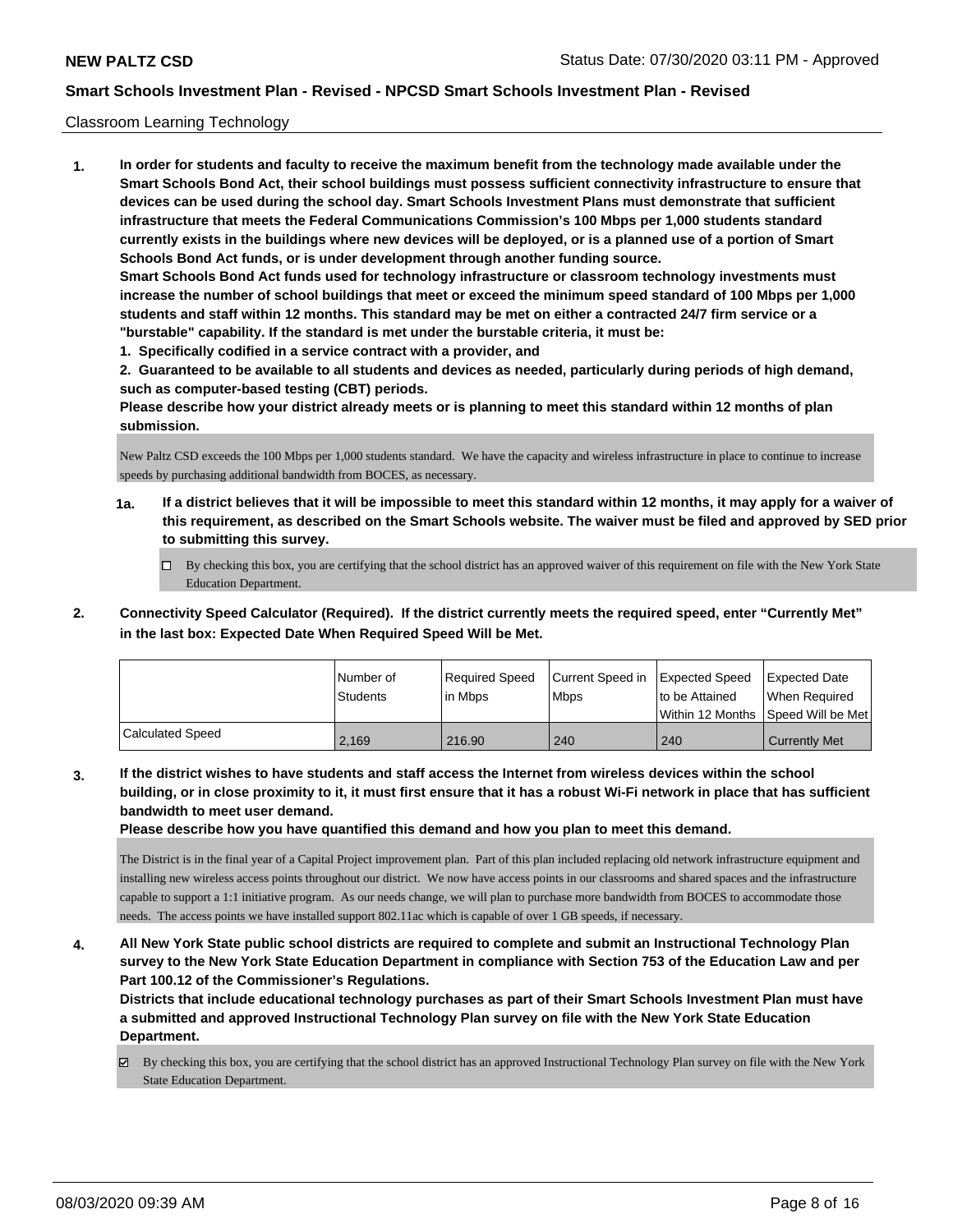### Classroom Learning Technology

# **5. Describe the devices you intend to purchase and their compatibility with existing or planned platforms or systems. Specifically address the adequacy of each facility's electrical, HVAC and other infrastructure necessary to install and support the operation of the planned technology.**

The Chromebooks and interactive projections systems we intend to purchase through the Smart Schools Bond Act is compatible with our existing infrastructure. Through our recent Capital Project improvements, we included plans to address the electric, network, and other infrastructure to support our needs for new classroom technology. We installed new electrical outlets and network drops where an interactive projector and computer would be installed. We have electrical power available for Chromebook charging stations and carts. We also have HVAC units installed to maintain proper temperatures on our new servers and switches obtained through the Capital Project.

#### **6. Describe how the proposed technology purchases will:**

- **> enhance differentiated instruction;**
- **> expand student learning inside and outside the classroom;**
- **> benefit students with disabilities and English language learners; and**
- **> contribute to the reduction of other learning gaps that have been identified within the district.**

**The expectation is that districts will place a priority on addressing the needs of students who struggle to succeed in a rigorous curriculum. Responses in this section should specifically address this concern and align with the district's Instructional Technology Plan (in particular Question 2 of E. Curriculum and Instruction: "Does the district's instructional technology plan address the needs of students with disabilities to ensure equitable access to instruction, materials and assessments?" and Question 3 of the same section: "Does the district's instructional technology plan address the provision of assistive technology specifically for students with disabilities to ensure access to and participation in the general curriculum?")**

**In addition, describe how the district ensures equitable access to instruction, materials and assessments and participation in the general curriculum for both SWD and English Language Learners/Multilingual Learners (ELL/MLL) students.**

#### **• Enhance differentiated instruction**

This plan will help us enhance differentiated instruction by providing students with more personalized learning opportunities. Using these devices, teachers will have the ability to assign scaffolded assignments to students based on their level of understanding. These devices will be utilized to address all learning modalities (visual, auditory, tactile, kinesthetic) while providing students with the convenience of learning at their own pace, when possible.

#### **• Expand student learning inside and outside the classroom**

Consistent with our New Paltz vision and District Technology Plan, these devices and our G Suite migration will allow students to be more collaborative inside and outside of the classroom. They will provide access to the Internet and a variety of resources while also encouraging our students to interact with each other and collaborate on digital projects and publish to a wider audience. These authentic learning assignments will support student achievement and help them become citizens of the world, passionate about learning, and empowered learners.

#### **• Benefit students with disabilities and English language learners**

Aligned with our District Technology Plan, the Chromebooks will help us provide additional support to all students including those with disabilities and English language learners. These devices offer accessibility options like a screen magnifier, speech-to-text, text-to-speech, and several other useful tools for our students with disabilities. In addition to those resources, our English language learners can use the translation features on these devices to support their process of learning a new language. Our teachers will also use these devices to offer translated documents to their ELLs and can use it to help them communicate with these students.

#### **• Contribute to the reduction of other learning gaps that have been identified within the district.**

This plan will help us collect and analyze more data through assessments and other resources. Using adaptive learning programs and automatic feedback resources with these devices will allow us to more effectively identify learning gaps, evaluate our programs, and support data-driven decisions to inform instruction and increase achievement for all students throughout our schools.

# **7. Where appropriate, describe how the proposed technology purchases will enhance ongoing communication with parents and other stakeholders and help the district facilitate technology-based regional partnerships, including distance learning and other efforts.**

The proposed plan will enhance ongoing communication with parents and other stakeholders through the access to additional devices for all students and teachers. Teachers will use the devices to communicate with parents/guardians through G Suite, Parent Portal, our website and other tools to inform them of their child s progress in school. These devices will also allow students to publish their work to a wider audience and connect with their community.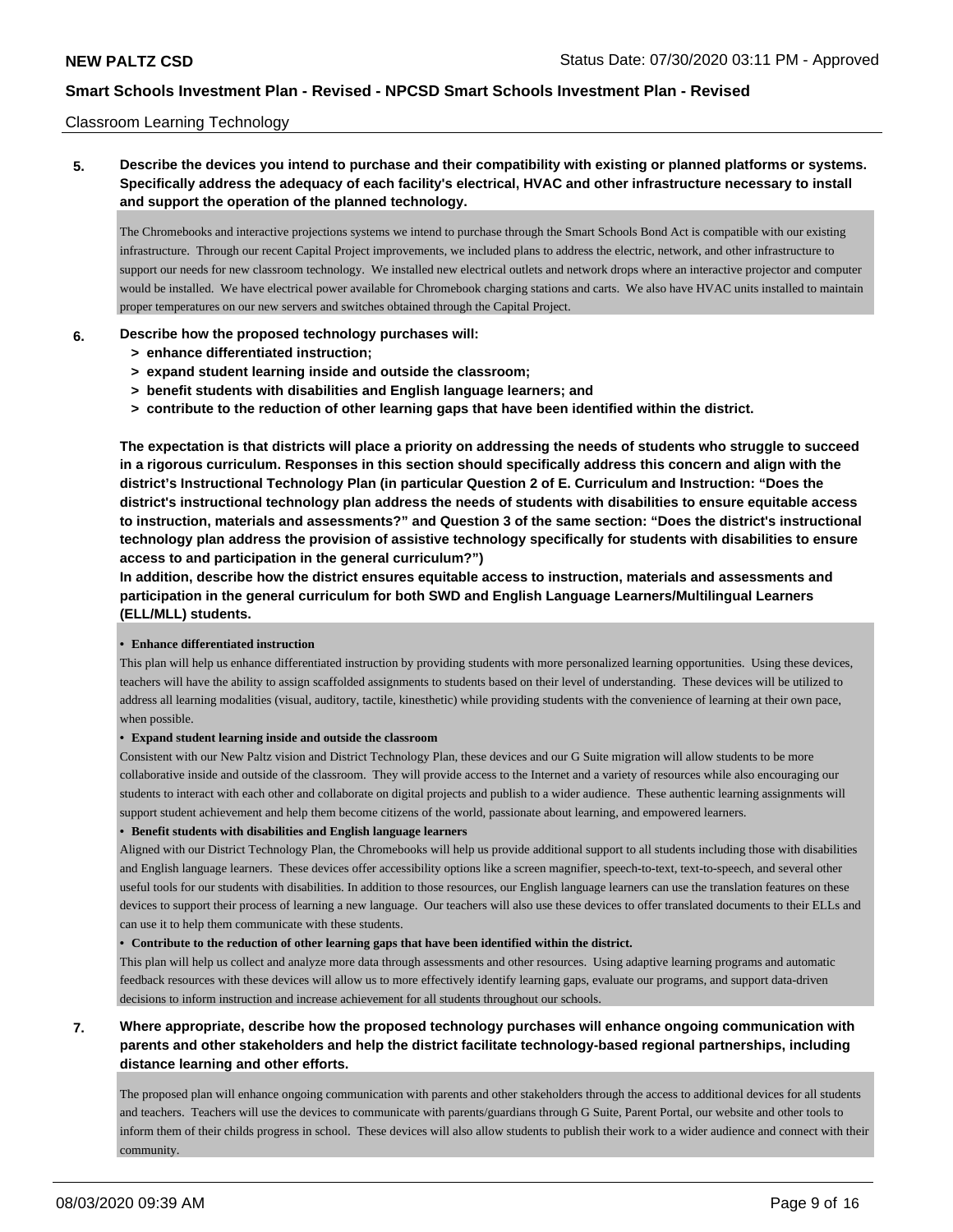### Classroom Learning Technology

**8. Describe the district's plan to provide professional development to ensure that administrators, teachers and staff can employ the technology purchased to enhance instruction successfully.**

**Note: This response should be aligned and expanded upon in accordance with your district's response to Question 1 of F. Professional Development of your Instructional Technology Plan: "Please provide a summary of professional development offered to teachers and staff, for the time period covered by this plan, to support technology to enhance teaching and learning. Please include topics, audience and method of delivery within your summary."**

**Professional development will be planned and offered in the following areas:**

- Moving from Office 365 to G Suite for Education.
- Using Google Classroom to promote college and career readiness.
- Research, writing, and technology in a digital world.
- Differentiated student assessment through technology.
- Assistive technology strategies for students with disabilities.
- Integrating technology in the curriculum.
- Project-based and Inquiry-based learning using technology (i.e. Genius Hour).
- Supporting ELLs through the use of technology.
- Promoting digital citizenship and a positive digital footprint.

These areas and several others will be the focus of our professional development approach for this plan. These sessions/workshops will be facilitated by the district s technology department, library media specialists, integrated technology teachers, and other staff members.

In addition to those topics, we will be implementing professional development on using the Chromebooks and 1:1 strategies for differentiation, students with disabilities, ELLs, and engaging students for staff the year before they have students that are part of our 1:1 initiative. For example, the 4th and 9th grade teachers will be part of a professional development community for the year prior to when we start 1:1 for those grades. This will ensure that staff members can start planning for a blended learning approach and they are readily prepared to teach with the use of technology.

- **9. Districts must contact one of the SUNY/CUNY teacher preparation programs listed on the document on the left side of the page that supplies the largest number of the district's new teachers to request advice on innovative uses and best practices at the intersection of pedagogy and educational technology.**
	- By checking this box, you certify that you have contacted the SUNY/CUNY teacher preparation program that supplies the largest number of your new teachers to request advice on these issues.

### **9a. Please enter the name of the SUNY or CUNY Institution that you contacted.**

State University of New York - New Paltz

#### **9b. Enter the primary Institution phone number.**

845-257-7869

**9c. Enter the name of the contact person with whom you consulted and/or will be collaborating with on innovative uses of technology and best practices.**

### Kiersten Greene - 845-257-2887

**10. To ensure the sustainability of technology purchases made with Smart Schools funds, districts must demonstrate a long-term plan to maintain and replace technology purchases supported by Smart Schools Bond Act funds. This sustainability plan shall demonstrate a district's capacity to support recurring costs of use that are ineligible for Smart Schools Bond Act funding such as device maintenance, technical support, Internet and wireless fees, maintenance of hotspots, staff professional development, building maintenance and the replacement of incidental items. Further, such a sustainability plan shall include a long-term plan for the replacement of purchased devices and equipment at the end of their useful life with other funding sources.**

 $\boxtimes$  By checking this box, you certify that the district has a sustainability plan as described above.

- **11. Districts must ensure that devices purchased with Smart Schools Bond funds will be distributed, prepared for use, maintained and supported appropriately. Districts must maintain detailed device inventories in accordance with generally accepted accounting principles.**
	- By checking this box, you certify that the district has a distribution and inventory management plan and system in place.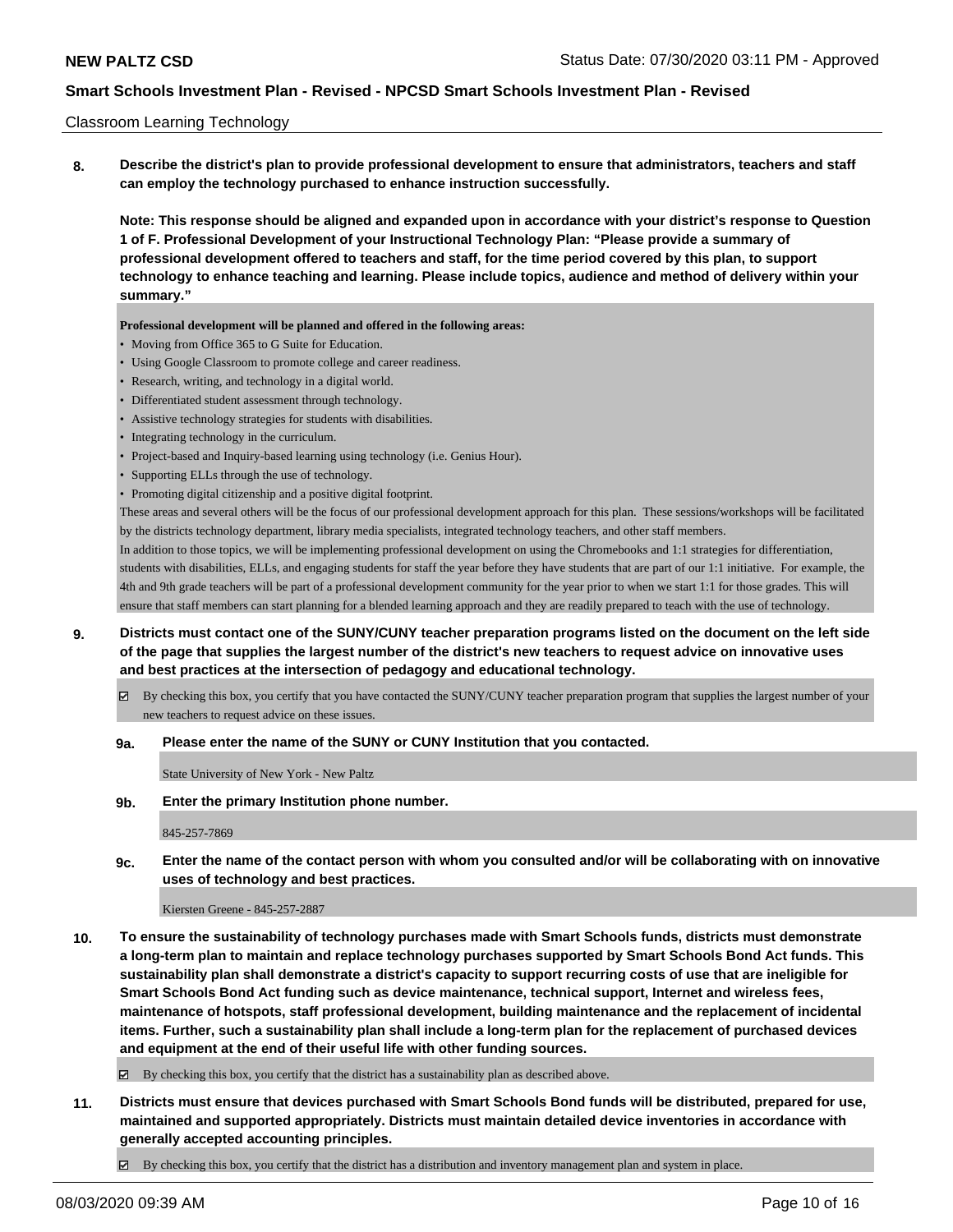Classroom Learning Technology

### **12. Please detail the type, quantity, per unit cost and total cost of the eligible items under each sub-category.**

| Select the allowable expenditure | Item to be Purchased                     | Quantity | Cost per Item | <b>Total Cost</b> |
|----------------------------------|------------------------------------------|----------|---------------|-------------------|
| type.                            |                                          |          |               |                   |
| Repeat to add another item under |                                          |          |               |                   |
| each type.                       |                                          |          |               |                   |
| Interactive Whiteboards          | <b>Brightlink Interactive Projectors</b> | 75       | 1,700.00      | 127,500.00        |
| <b>Laptop Computers</b>          | Chromebooks                              | 2,450    | 320.00        | 784,000.00        |
| <b>Other Costs</b>               | <b>Chromebook Charging Stations</b>      | 42       | 250.00        | 10,500.00         |
|                                  |                                          | 2,567    | 2,270.00      | 922,000           |

# **13. Final 2014-15 BEDS Enrollment to calculate Nonpublic Sharing Requirement (no changes allowed.)**

|              | Public Enrollment | Nonpublic Enrollment | <b>Total Enrollment</b> | l Nonpublic<br>l Percentage |
|--------------|-------------------|----------------------|-------------------------|-----------------------------|
| l Enrollment | 2,256             | 140                  | 2,396.00                | 5.84                        |

### **14. If you are submitting an allocation for Classroom Learning Technology complete this table.**

|                          | Public School Sub-Allocation | <b>Estimated Nonpublic Loan</b><br>Amount<br>(Based on Percentage Above) | Estimated Total Public and<br>Nonpublic Sub-Allocation |
|--------------------------|------------------------------|--------------------------------------------------------------------------|--------------------------------------------------------|
| Interactive Whiteboards  | 127,500.00                   | 4.840.02                                                                 | 132,340.02                                             |
| <b>Computer Servers</b>  | (No Response)                | 0.00                                                                     | 0.00                                                   |
| <b>Desktop Computers</b> | (No Response)                | 0.00                                                                     | 0.00                                                   |
| <b>Laptop Computers</b>  | 784,000.00                   | 29,761.39                                                                | 813,761.39                                             |
| <b>Tablet Computers</b>  | (No Response)                | 0.00                                                                     | 0.00                                                   |
| <b>Other Costs</b>       | 10.500.00                    | 398.59                                                                   | 10,898.59                                              |
| Totals:                  | 922,000.00                   | 35,000                                                                   | 957,000                                                |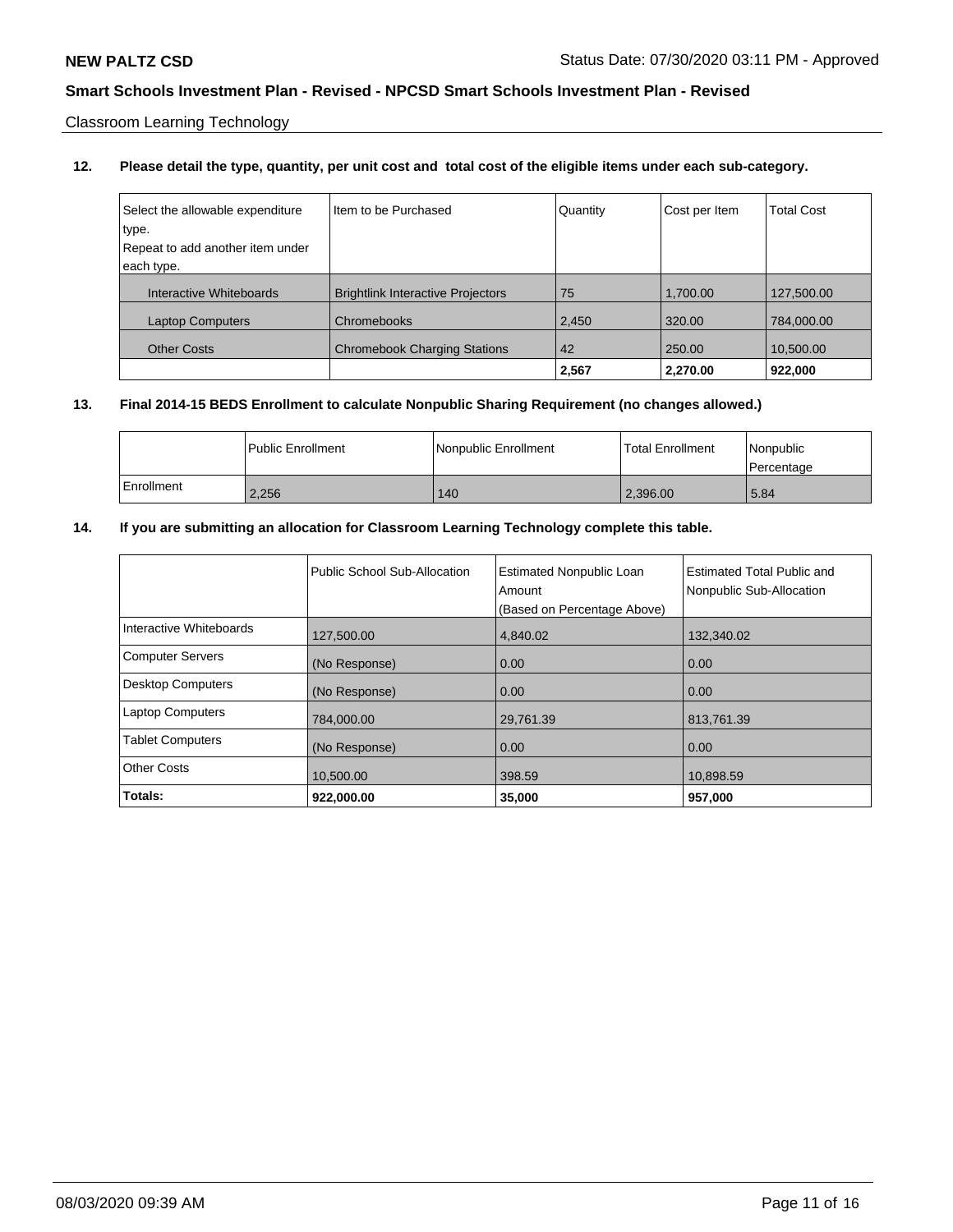### Pre-Kindergarten Classrooms

**1. Provide information regarding how and where the district is currently serving pre-kindergarten students and justify the need for additional space with enrollment projections over 3 years.**

(No Response)

- **2. Describe the district's plan to construct, enhance or modernize education facilities to accommodate prekindergarten programs. Such plans must include:**
	- **Specific descriptions of what the district intends to do to each space;**
	- **An affirmation that new pre-kindergarten classrooms will contain a minimum of 900 square feet per classroom;**
	- **The number of classrooms involved;**
	- **The approximate construction costs per classroom; and**
	- **Confirmation that the space is district-owned or has a long-term lease that exceeds the probable useful life of the improvements.**

(No Response)

**3. Smart Schools Bond Act funds may only be used for capital construction costs. Describe the type and amount of additional funds that will be required to support ineligible ongoing costs (e.g. instruction, supplies) associated with any additional pre-kindergarten classrooms that the district plans to add.**

(No Response)

**4. All plans and specifications for the erection, repair, enlargement or remodeling of school buildings in any public school district in the State must be reviewed and approved by the Commissioner. Districts that plan capital projects using their Smart Schools Bond Act funds will undergo a Preliminary Review Process by the Office of Facilities Planning.**

**Please indicate on a separate row each project number given to you by the Office of Facilities Planning.**

| Project Number |  |
|----------------|--|
| (No Response)  |  |
|                |  |

**5. Please detail the type, quantity, per unit cost and total cost of the eligible items under each sub-category.**

| Select the allowable expenditure | Item to be purchased | Quantity      | Cost per Item | <b>Total Cost</b> |
|----------------------------------|----------------------|---------------|---------------|-------------------|
| type.                            |                      |               |               |                   |
| Repeat to add another item under |                      |               |               |                   |
| each type.                       |                      |               |               |                   |
| (No Response)                    | (No Response)        | (No Response) | (No Response) | 0.00              |
|                                  |                      | U             | 0.00          |                   |

**6. If you have made an allocation for Pre-Kindergarten Classrooms, complete this table. Note that the calculated Total at the bottom of the table must equal the Total allocation for this category that you entered in the SSIP Overview overall budget.**

| Totals:                                  | 0.00           |
|------------------------------------------|----------------|
| <b>Other Costs</b>                       | (No Response)  |
| Enhance/Modernize Educational Facilities | (No Response)  |
| Construct Pre-K Classrooms               | (No Response)  |
|                                          | Sub-Allocation |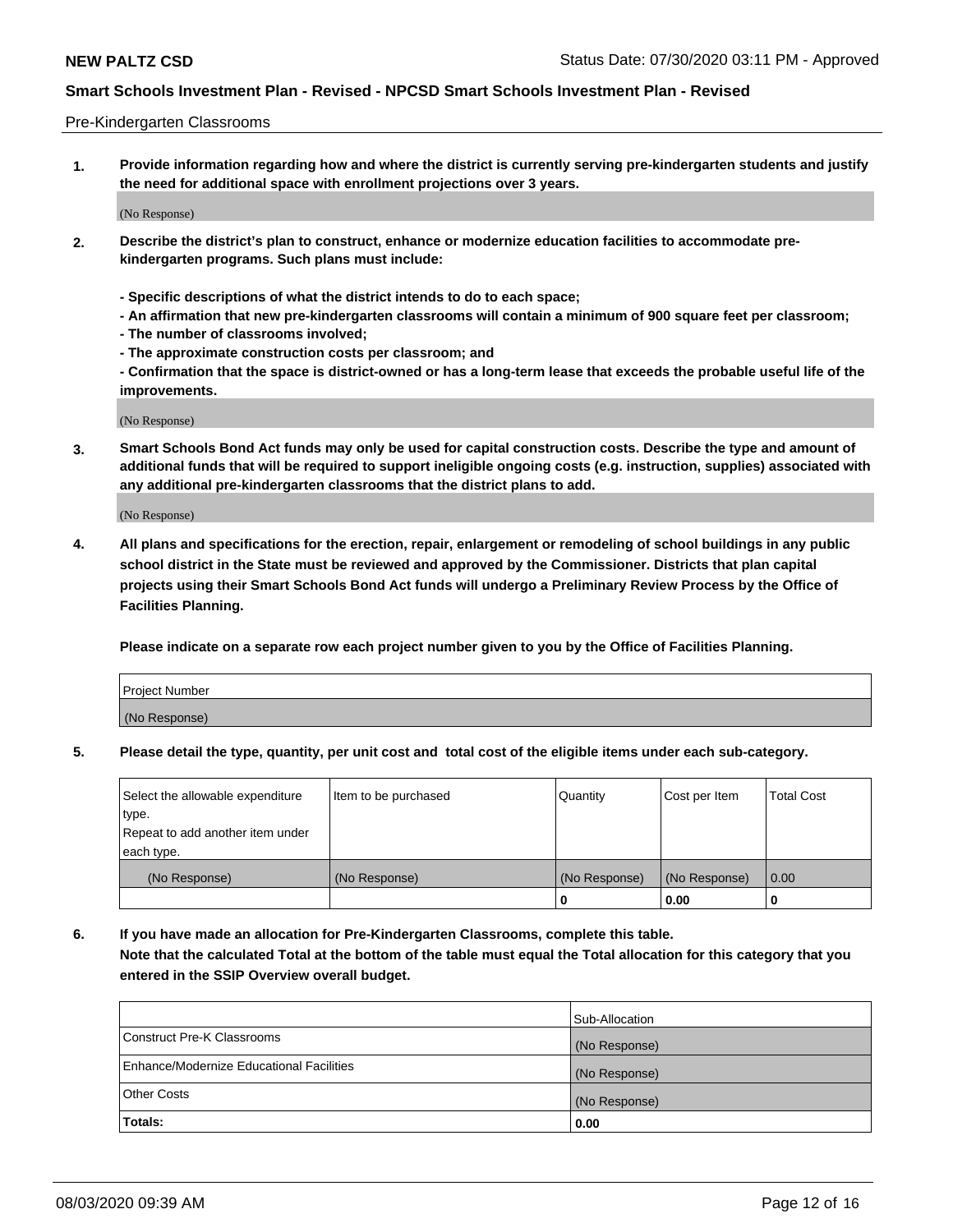Replace Transportable Classrooms

**1. Describe the district's plan to construct, enhance or modernize education facilities to provide high-quality instructional space by replacing transportable classrooms.**

(No Response)

**2. All plans and specifications for the erection, repair, enlargement or remodeling of school buildings in any public school district in the State must be reviewed and approved by the Commissioner. Districts that plan capital projects using their Smart Schools Bond Act funds will undergo a Preliminary Review Process by the Office of Facilities Planning.**

**Please indicate on a separate row each project number given to you by the Office of Facilities Planning.**

| Project Number |  |
|----------------|--|
|                |  |
| (No Response)  |  |

**3. For large projects that seek to blend Smart Schools Bond Act dollars with other funds, please note that Smart Schools Bond Act funds can be allocated on a pro rata basis depending on the number of new classrooms built that directly replace transportable classroom units.**

**If a district seeks to blend Smart Schools Bond Act dollars with other funds describe below what other funds are being used and what portion of the money will be Smart Schools Bond Act funds.**

(No Response)

**4. Please detail the type, quantity, per unit cost and total cost of the eligible items under each sub-category.**

| Select the allowable expenditure | Item to be purchased | Quantity      | Cost per Item | Total Cost |
|----------------------------------|----------------------|---------------|---------------|------------|
| ∣type.                           |                      |               |               |            |
| Repeat to add another item under |                      |               |               |            |
| each type.                       |                      |               |               |            |
| (No Response)                    | (No Response)        | (No Response) | (No Response) | 0.00       |
|                                  |                      | u             | 0.00          |            |

**5. If you have made an allocation for Replace Transportable Classrooms, complete this table. Note that the calculated Total at the bottom of the table must equal the Total allocation for this category that you entered in the SSIP Overview overall budget.**

|                                                | Sub-Allocation |
|------------------------------------------------|----------------|
| Construct New Instructional Space              | (No Response)  |
| Enhance/Modernize Existing Instructional Space | (No Response)  |
| Other Costs                                    | (No Response)  |
| Totals:                                        | 0.00           |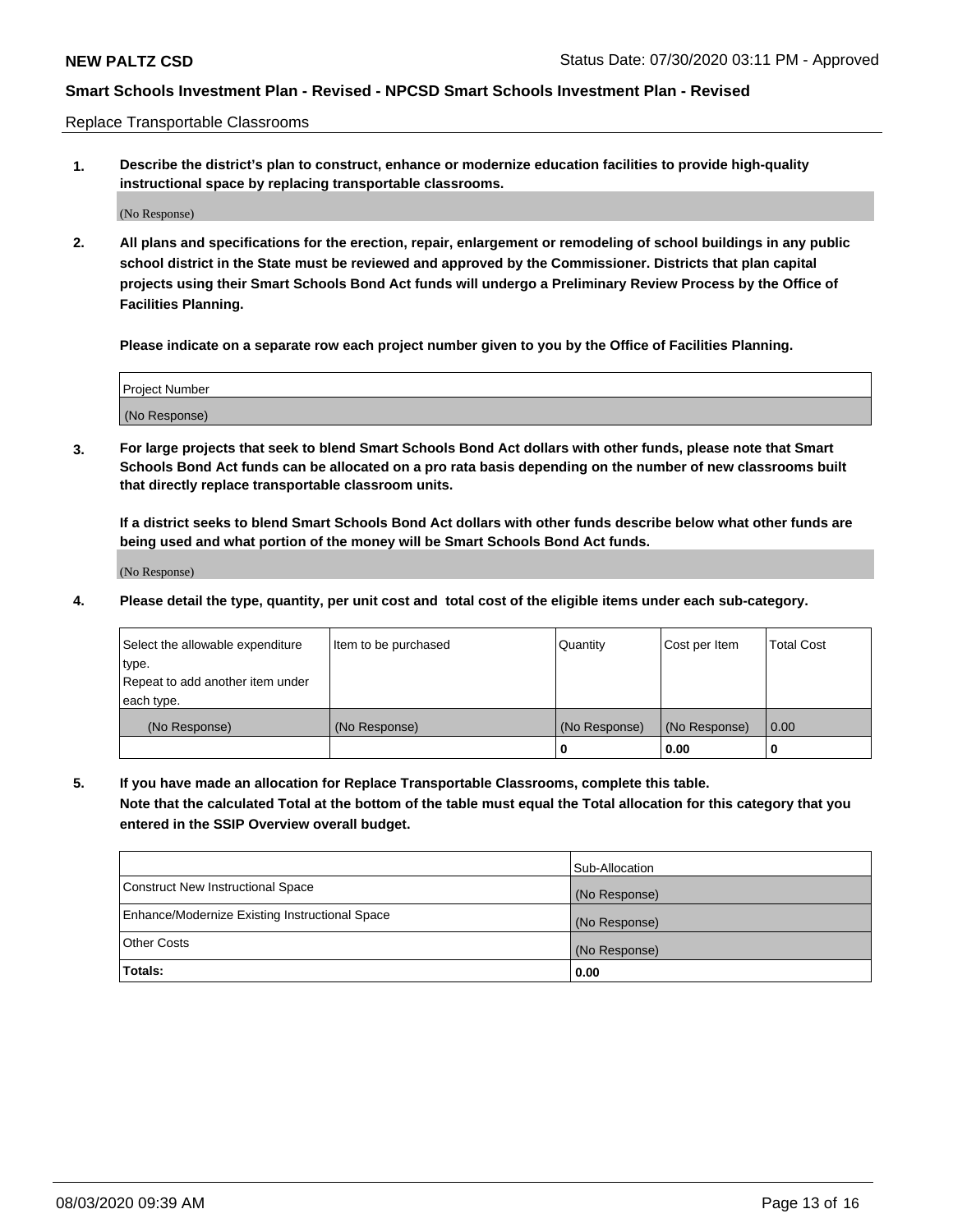High-Tech Security Features

**1. Describe how you intend to use Smart Schools Bond Act funds to install high-tech security features in school buildings and on school campuses.**

(No Response)

**2. All plans and specifications for the erection, repair, enlargement or remodeling of school buildings in any public school district in the State must be reviewed and approved by the Commissioner. Smart Schools plans with any expenditures in the High-Tech Security category require a project number from the Office of Facilities Planning. Districts must submit an SSBA LOI and receive project numbers prior to submitting the SSIP. As indicated on the LOI, some projects may be eligible for a streamlined review and will not require a building permit. Please indicate on a separate row each project number given to you by the Office of Facilities Planning.**

| <b>Project Number</b> |  |
|-----------------------|--|
| (No Response)         |  |

- **3. Was your project deemed eligible for streamlined Review?**
	- Yes
	- $\hfill \square$  No
- **4. Include the name and license number of the architect or engineer of record.**

| <b>Name</b>   | License Number |
|---------------|----------------|
| (No Response) | (No Response)  |

**5. Please detail the type, quantity, per unit cost and total cost of the eligible items under each sub-category.**

| Select the allowable expenditure | Item to be purchased | Quantity      | Cost per Item | <b>Total Cost</b> |
|----------------------------------|----------------------|---------------|---------------|-------------------|
| 'type.                           |                      |               |               |                   |
| Repeat to add another item under |                      |               |               |                   |
| each type.                       |                      |               |               |                   |
| (No Response)                    | (No Response)        | (No Response) | (No Response) | 0.00              |
|                                  |                      | U             | 0.00          |                   |

**6. If you have made an allocation for High-Tech Security Features, complete this table.**

**Enter each Sub-category Public Allocation based on the the expenditures listed in Table #5.**

|                                                      | Sub-Allocation |
|------------------------------------------------------|----------------|
| Capital-Intensive Security Project (Standard Review) | (No Response)  |
| <b>Electronic Security System</b>                    | (No Response)  |
| <b>Entry Control System</b>                          | (No Response)  |
| Approved Door Hardening Project                      | (No Response)  |
| <b>Other Costs</b>                                   | (No Response)  |
| Totals:                                              | 0.00           |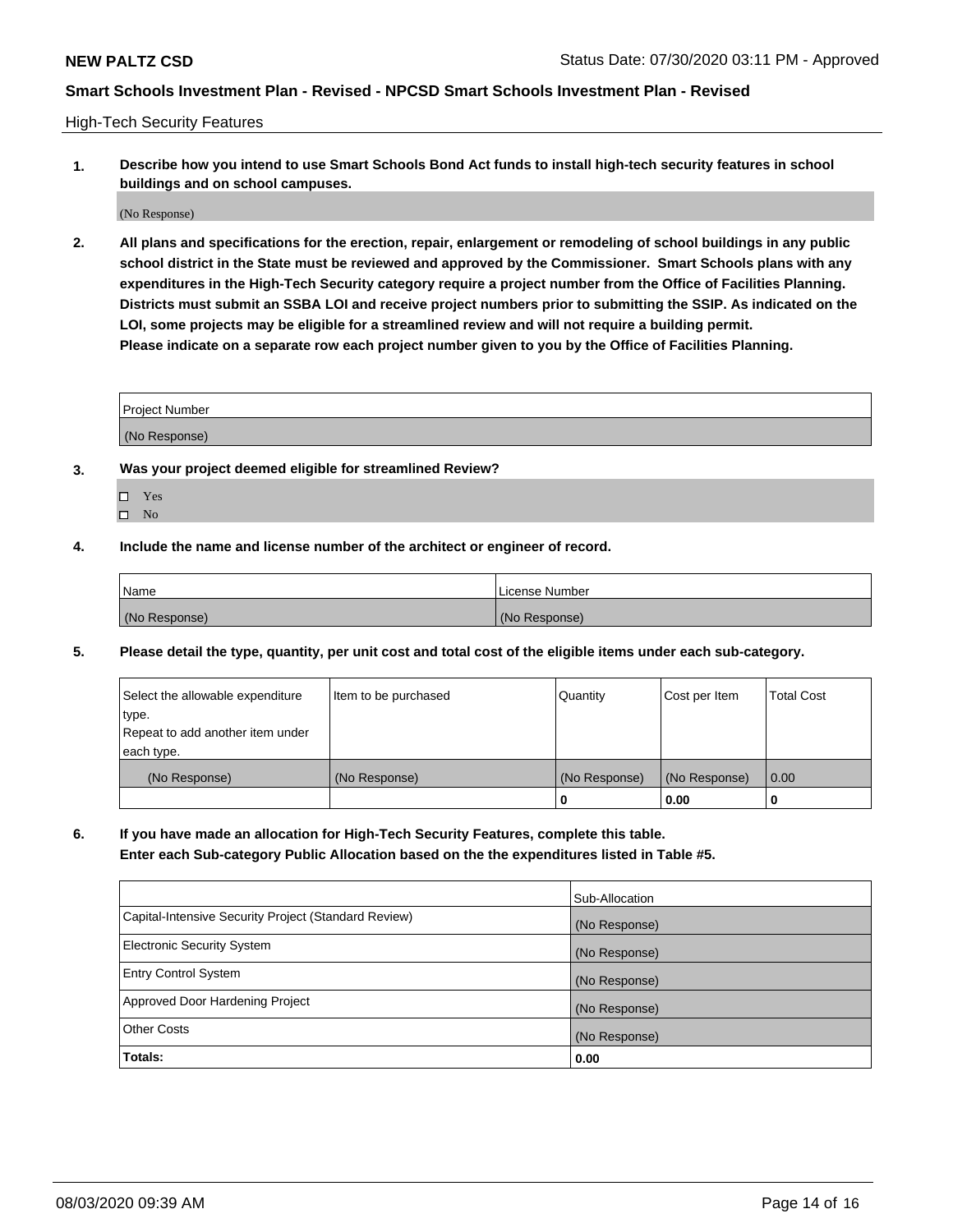Non-Public Schools

# **1. Describe your plan to utilize SSBA funds to purchase devices and loan to the nonpublic schools within your district. Please specify what devices have been requested by the nonpublic schools. If the nonpublic schools have not finalized requests, the district should provide the date nonpublic schools will submit the request by.**

We have one non-public school in the New Paltz CSD community that has not decided to participate in the Smart Schools program at this time. We have developed a process for lending out technology purchases through this plan and have set a timeline from June 1 to June 30 of each year to apply and participate. The New Paltz CSD will retain ownership of any loaned devices and will be responsible for maintenance and repair. Part 6.a of the SSIP Overview includes an attachment for the loan of devices to Non-public schools in the New Paltz CSD boundary. This information has also been uploaded to our Smart Schools webpage on our district website.

**2. A final Smart Schools Investment Plan cannot be approved until school authorities have adopted regulations specifying the date by which requests from nonpublic schools for the purchase and loan of Smart Schools Bond Act classroom technology must be received by the district.**

By checking this box, you certify that you have such a plan and associated regulations in place that have been made public.

**2a. Please enter the date each year nonpublic schools must request loanable items from the school district. This date cannot be earlier than June 1 of the previous school year.**

June 30

### **3. Final 2014-15 BEDS Enrollment to calculate Nonpublic Sharing Requirement (no changes allowed.)**

|              | <b>Public Enrollment</b> | l Nonpublic Enrollment | 'Total Enrollment | l Nonpublic Percentage |
|--------------|--------------------------|------------------------|-------------------|------------------------|
| l Enrollment | 2.256                    | 140                    | 2.396.00          | 5.84                   |

### **4. Nonpublic Loan Calculator**

|                                                        | Loanable       | Loanable   | Additional       | l Estimated | Previously        | l Cumulative | <b>Final Per</b> | <b>Final Total</b> |
|--------------------------------------------------------|----------------|------------|------------------|-------------|-------------------|--------------|------------------|--------------------|
|                                                        | School         | Classroom  | Nonpublic        | Per Pupil   | Approved          | Per Pupil    | Pupil Loan       | Loan               |
|                                                        | l Connectivity | Technology | Loan             | Amount -    | Per Pupil         | l Loan       | Amount -         | Amount -           |
|                                                        |                |            | (Optional)       | This Plan   | Amount(s)         | Amount       | This Plan        | This Plan          |
| Required Nonpublic 0.00<br>Loan                        |                | 957,000.00 |                  | 250.00      | 0.00              | 250.00       | 250.00           | 35,000.00          |
| Final Adjusted Loan<br>- (If additional loan<br>funds) | 0.00           | 957,000.00 | (No<br>Response) | 250.00      | $\overline{0.00}$ | 250.00       | 250.00           | 35,000.00          |

### **5. Nonpublic Share**

|                                          | Final Per Pupil Amount | Final Nonpublic Loan Amount |
|------------------------------------------|------------------------|-----------------------------|
| Pending and Previously<br>Approved Plans | 0.00                   | 0.00                        |
| This Plan                                | 250.00                 | 35,000.00                   |
| Total                                    | 250.00                 | 35,000.00                   |

### **6. Distribution of Nonpublic Loan Amount by School**

| l Nonpublic School Name              | 2018-19 K-12 Enrollment | Special Ed School? If Yes, not eligible |
|--------------------------------------|-------------------------|-----------------------------------------|
| MOUNTAIN LAUREL WALDORF SCHOOL   118 |                         | <b>No</b>                               |

**7. Please detail the type, quantity and per unit cost of the eligible items under each sub-category.**